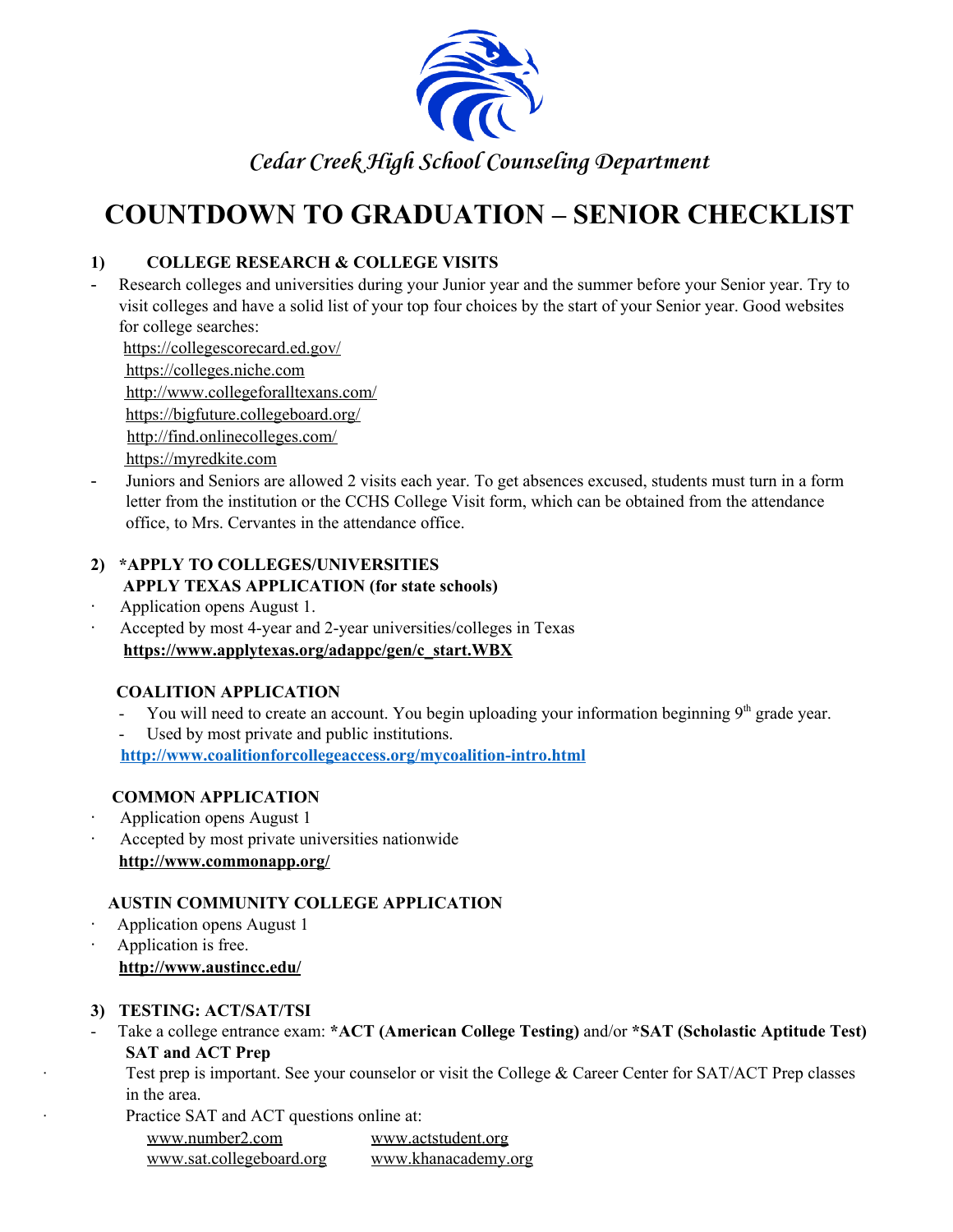| <b>ACT</b> testing dates<br>Register on-line @ http://www.act.org/content/act/en/products-and-services/the-act/registration.html                                                                      |                                                                                                                                |  |
|-------------------------------------------------------------------------------------------------------------------------------------------------------------------------------------------------------|--------------------------------------------------------------------------------------------------------------------------------|--|
| <b>Test Date</b>                                                                                                                                                                                      | Registration deadline                                                                                                          |  |
| September 8, 2018<br>October 27, 2018<br>December 8,2018<br>February 9, 2019<br>April 13, 2019<br>June 8, 2019<br>July 13, 2019                                                                       | August 10, 2018<br>September 28, 2018<br>November 2, 2018<br>January 11, 2019<br>March 8, 2019<br>May 3, 2019<br>June 14, 2019 |  |
| <b>SAT</b> testing dates<br>Register on-line @ www.collegeboard.org.<br>Note: Register for the SAT Reasoning test. Subject tests are only required by specific colleges/universities & certain majors |                                                                                                                                |  |
| <b>Test Date</b>                                                                                                                                                                                      | Registration deadline                                                                                                          |  |
| August 25, 2018<br>October 6, 2018<br>November 3, 2018<br>December 1, 2018<br><b>March 9 2019</b><br>May 14, 2019<br>June 1, 2019                                                                     | July 27, 2018<br>September 7, 2018<br>October 5, 2018<br>November 2, 2018<br>February 8, 2019<br>April 15, 2019<br>May 3, 2019 |  |

#### **TSI (Texas Success Initiative)**

If you are incoming college student in Texas (includes Dual Credit courses at the high school), you are **required** to take the **Texas Success Initiative (TSI) Assessment** – unless you are already exempt - to determine your readiness for college-level work. To determine if you are exempt, in need of the TSI assessment, or for more information, stop by the College & Career Center. Test prep can be found at: [https://accuplacer.collegeboard.org/sites/default/files/accuplacer-texas-success-initiative-assessment-sample](https://accuplacer.collegeboard.org/sites/default/files/accuplacer-texas-success-initiative-assessment-sample-questions.pdf)[questions.pdf](https://accuplacer.collegeboard.org/sites/default/files/accuplacer-texas-success-initiative-assessment-sample-questions.pdf)

#### **\*FEE WAIVERS**

- If you receive free or reduced lunch, you qualify for a fee waiver for the SAT, ACT, and college applications. Stop by the College & Career Center to obtain one.
- **4) FINANCIAL AID & SCHOLARSHIPS: Apply for grants, scholarships, and loans FAFSA (Free Application for Federal Student Aid)**
- Application opens October 1.
- Prior-prior tax year (PPY): Students are allowed to report tax information from a prior-prior tax year allowing tax information from two years ago. This allows students and their families to fill out the FAFSA form earlier in hopes to have their financial aid packages before making college decisions. **<https://fafsa.ed.gov/>**

#### **TAFSA (Texas Application for State Financial Aid)**

Financial aid application for students who are non-citizens and classified as Texas residents. If you are a foreign student or non-citizen, you may be eligible to be classified as a Texas resident for tuition purposes. **<http://www.collegeforalltexans.com/index.cfm?objectid=d465d848-ea0f-c0ea-5209bc8c89262877>**